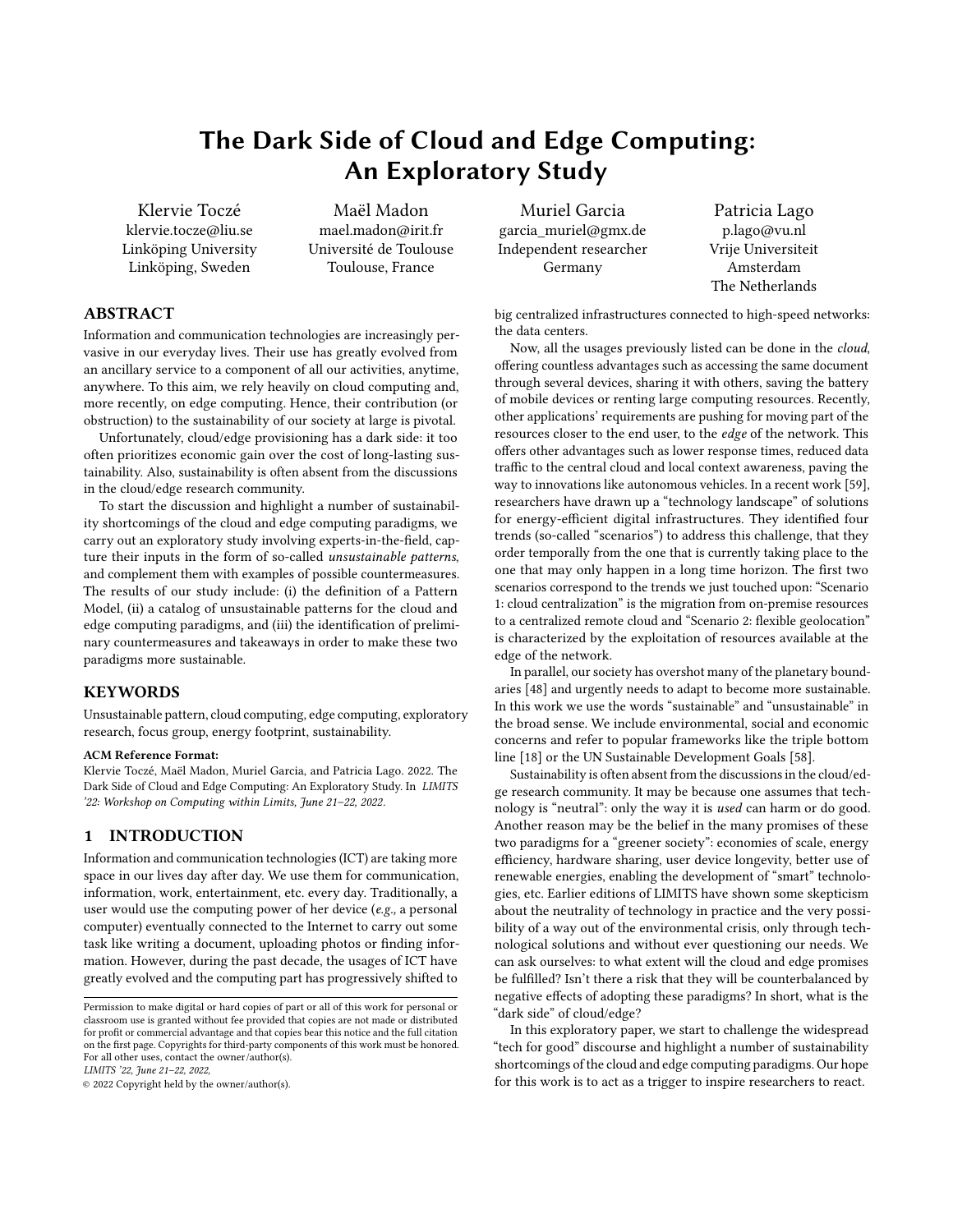We do so by capturing them in the form of so-called unsustainable patterns.

The contributions of this paper are the following:

- The definition of a Pattern Model.
- A catalog of unsustainable patterns for the cloud and edge computing paradigms.
- Examples of preliminary countermeasures and takeaways in order to make these two paradigms more sustainable.

This paper is structured as follows: we describe the study design and execution in Section [2.](#page-1-0) In Section [3,](#page-1-1) we provide a definition of unsustainable patterns. Then, we present the unsustainable patterns identified for the cloud in Section [4](#page-3-0) and for the edge in Section [5.](#page-5-0) After that, we discuss main takeaways and limitations of the study in Section [6.](#page-7-0) Finally, we present related works in Section [7](#page-9-0) and conclude in Section [8.](#page-9-1)

# <span id="page-1-0"></span>2 STUDY DESIGN AND EXECUTION

To uncover the catalog of unsustainable patterns, we design and conduct a qualitative mixed-method empirical study that is illustrated in Figure [1.](#page-2-0)

With the scenarios from the technology landscape in mind [\[59\]](#page-11-0), we carry out two focus groups to extract expert knowledge about the remote cloud and edge computing, respectively. The first focus group took place digitally at a workshop during the 2021 edition of the ICT4S summer school. Remote collaboration happened through Miro<sup>[1](#page-1-2)</sup>. The second focus group, however, took place at a separate dedicated occasion and was video-recorded and transcribed afterwards, with the permission of the participants.

Focus Group (cloud). At first, the participants of the workshop brainstorm about the sustainability of the cloud-migration scenario (i.e., where digital assets are migrated from on-premise to a centralized cloud provider, cf. Section [4\)](#page-3-0) in order to identify the components (e.g., stakeholders, incentives, interests, etc.) that are involved. These components are collected as "digital sticky notes" through Miro. Then the same group arranges the components in clusters to highlight the benefits and drawbacks for each stakeholder and the possible related patterns of consumption and provisioning. Throughout the five days of the summer school, we gather inputs from the same group of participants composed of three PhD students, one senior researcher and three industry practitioners, all in the field of cloud computing and related research. The four authors of this paper are included in the participants.

Focus Group (edge). Based on the data that emerged from the first focus group and with the help of the literature, we define a generic Pattern Model (see Section [3\)](#page-1-1). We use it to design the session for a second focus group of edge-computing experts, with the aim to collect data similar to the first focus group but this time related to edge computing. We carry out a dry-run with knowledgeable colleagues to gather feedback on the session design. Finally, we carry out the focus group session, where we gather inputs from three senior researchers in the field of edge computing and related research.

Data Extraction and Analysis. Following these two focus groups, we use the related Miro- and video-recordings to extract the data about the elicited unsustainable patterns; and we use the components of the Pattern Model as labels guiding the data extraction.

All four authors participate in the data extraction and analysis, first independently and then in collaboration until consensus is reached. In particular, from the data output of each focus group we extract a list of specific unsustainable patterns. To this aim, we take all the data entities and look for links between them that would result in unsustainable patterns, i.e., (i) we analyze the positive/neutral entities to uncover possible sources of unsustainability (or otherwise we remove them); (ii) we analyze the negative entities and described them in terms of the elements of the Pattern Model; and (iii) we remove the duplicates and the entities that were just comments and could not be translated into patterns.

After having obtained the final list of specific unsustainable patterns, we label them in categories based on their intent; and cluster them based on category similarity. Finally, for each cluster we create a generic unsustainable pattern (e.g., cloud patterns C1 through C10 in Table [1\)](#page-4-0) and assign a logical name illustrating the unsustainable nature of the pattern (e.g., Over-consumption for cloud pattern C7).

Literature Study. For each of the identified unsustainable patterns, we perform a quick literature review to collect evidence on such pattern and possible measures to counteract them. The final list of unsustainable patterns is presented in Sections [4](#page-3-0) and [5,](#page-5-0) where each pattern is described and accompanied by example countermeasures.

Study replication. For the sake of transparency, we provide a replication package on Zenodo [\[55\]](#page-11-2) containing material used for this study. The following is included:

- Images of the notes from the Miro board.
- The slide set used for the edge focus group.
- The Excel sheets used as a support for the analysis of the data gathered during both focus groups.

For privacy reasons, the video recording and transcripts are not included and the data is anonymized.

#### <span id="page-1-1"></span>3 UNSUSTAINABLE PATTERNS

In this section, we introduce the notion of unsustainable patterns which is used for describing in a structured way the relationship between the cloud and edge paradigms and sustainability. This concept is influenced by the concept of dark patterns, which we explain after giving some background about the pattern approach.

#### 3.1 On the notion of patterns

The pattern concept and approach originate from a book written by Christopher Alexander [\[2\]](#page-9-2) about the built environment. In their work, they introduced the basic pattern idea, presenting 253 patterns (all following the same format) for building beautiful and convivial structures. Since then, the pattern approach has been adopted in a large range of other fields.

One of these fields is software design, in which a pattern is described as "at the core of [...] patterns is a solution to a problem in a context" [\[22\]](#page-10-2). Our work is close to this general description with a focus on problem (the unsustainable patterns) and solution (the countermeasures), as a starting point. However, the Pattern Model presented in Section [3.3](#page-2-1) can capture both problematic and

<span id="page-1-2"></span><sup>1</sup>Miro is a whiteboard platform for online collaboration [https://miro.com.](https://miro.com)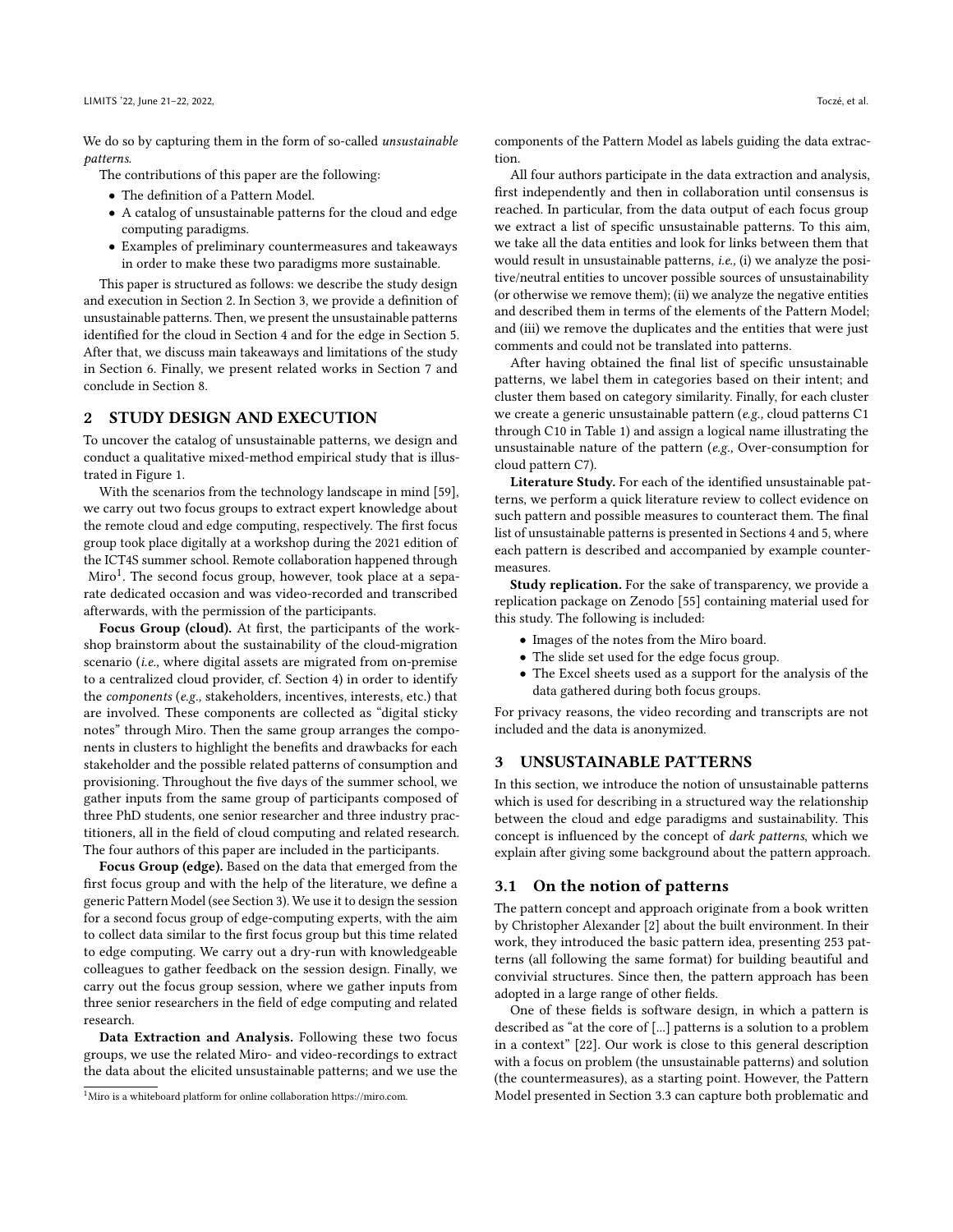<span id="page-2-0"></span>The Dark Side of Cloud and Edge Computing: An Exploratory Study LIMITS '22, June 21–22, 2022,



Figure 1: Study Overview

non-problematic aspects of the cloud/edge paradigm (as discussed in Section [6\)](#page-7-0).

first focus group, versus the components of both the UX dark patterns and the scenarios used for quality considerations in software architecture [\[4\]](#page-9-3).

# <span id="page-2-3"></span>3.2 UX dark patterns

In the last decade, the user experience (UX) field also came up with its own concept of dark patterns, which has been drawing increasing attention and has greatly inspired our work. Harry Brignull first coined the term [\[8\]](#page-10-3) and describes it as "tricks used in websites and apps that make you do things that you didn't mean to, like buying or signing up for something" [\[7\]](#page-10-4). They are "anti-patterns" according to the book by Alexander [\[2\]](#page-9-2), where patterns represent goals to strive for. Examples of common dark patterns are: when it is very easy to subscribe to a service but very hard to unsubscribe, or when the user feels guilty of declining a proposition due to how the different options are presented. Since then, dark patterns have been analyzed more in depth, in both industry and research [\[15,](#page-10-5) [25,](#page-10-6) [38\]](#page-10-7).

In this work, we look into the different definitions of dark patterns in order to identify the key related components and analyze how such a concept could be adapted to sustainability. One of the main insights of this analysis is that dark patterns in UX put a strong emphasis on the fact that the identified patterns are implemented deliberately, with a malign purpose. In the case of sustainability shortcomings, the pernicious intention is less obvious. Moreover, since sustainability is a complex and broad concept impacting different domains in multiple dimensions (e.g., social, environmental and economic), we find that classifying a given pattern as "dark" is not straightforward. Therefore, we do not provide a text definition but rather construct a Pattern Model, i.e., a conceptual model for identifying sustainability-related patterns.

#### <span id="page-2-1"></span>3.3 Sustainability-related patterns

In order to facilitate and structure the identification of sustainability shortcomings in the different computing paradigms under study, we design and use the Pattern Model presented in Figure [2.](#page-2-2) This model emerged from the analysis of the data collected in the

<span id="page-2-2"></span>

## Figure 2: The Pattern Model (with a pattern example in blue text)

The Pattern Model is made of six components. Each pattern embodies a sustainability shortcoming that is described by the pattern intent using an -ing formulation. In order to assess to what extent this goal is achieved, the pattern intent is accompanied by an intent measure. The participants are the actors that are involved in or affected by the pattern. The pattern happens through the use of a specific artifact and the feature is the attribute of this artifact that leads to the sustainability shortcoming, when used in a certain context.

Overall, a pattern may be qualified as unsustainable due to several reasons. Each reason, in turn, may be located in one or several of the pattern's components. It is part of the analysis to determine why a pattern is unsustainable, and where the unsustainability originates. In this paper, we focus on the presentation of unsustainable patterns.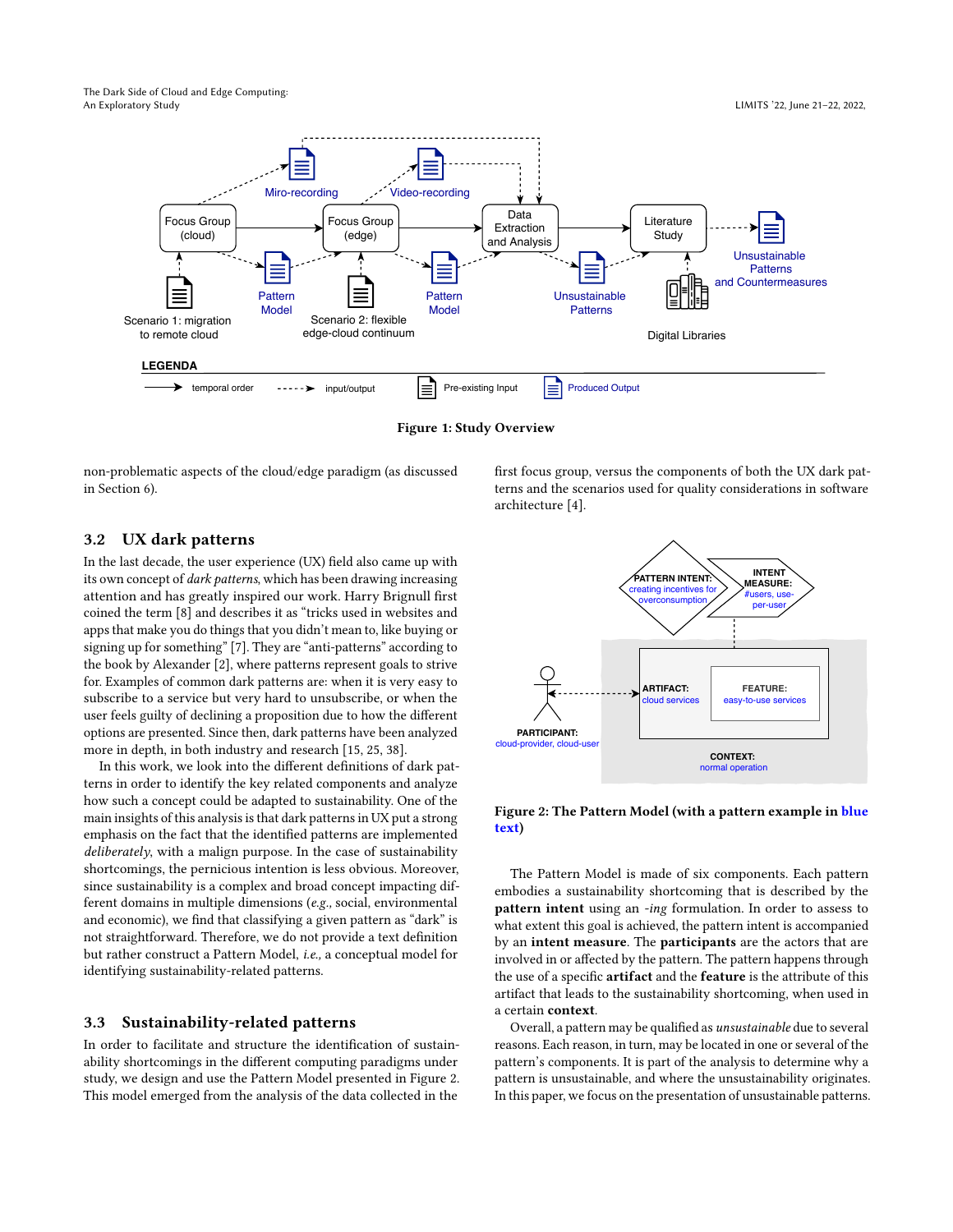Of course a scenario may exhibit sustainable patterns, too, but these are not the focus of this work.

#### <span id="page-3-0"></span>4 CLOUD COMPUTING SCENARIO

In this Section, we present the identified unsustainable patterns for the cloud computing scenario and their analysis.

#### 4.1 Scenario: Migration to remote cloud

We use as a reference for the first focus group the first scenario from the technology landscape [\[59\]](#page-11-0) in which cloud users migrate their digital assets (e.g., software applications, data management, computing resources) to a centralized cloud provider. Such migration may entail, for instance, truly migrating existing on-premise software to cloud hosting (e.g., for business customers), or the use of pay-per-use cloud-native applications (e.g., for end users).

#### 4.2 Identified patterns and countermeasures

The list of unsustainable patterns resulting from the Data Extraction and Analysis of the cloud focus group is provided in Table [1.](#page-4-0) Each column of the table corresponds to an element of the Pattern Model (Figure [2\)](#page-2-2). For each pattern, we provide below a quick analysis and present countermeasures.

Dependency (C1). In some situations, the cloud user may become dependent on the cloud provider, and he risks being compromised would the cloud provider not provide services with high enough quality. For example, if the customer support does not handle issues in a good way (e.g., by taking a long time to solve issues) and the cloud user is completely dependent on the customer support to solve any problem, then this creates unsustainability. Relying heavily on cloud providers and therefore lacking planning and preparation to deal with unexpected issues with the cloud service has been identified as one of the major risks when adopting cloud computing [\[16\]](#page-10-8). As a countermeasure, it is advised that cloud users assess early on (e.g., in the cloud provider selection process) the quality of the customer support [\[51\]](#page-10-9).

Lock-in (C2). Closely related to the previous pattern, vendor lock-in is economically unsustainable for cloud users because the difficulty to change cloud provider diminish their bargaining power, prevent them from reacting if the provider fails to provide the agreed service or even threaten their business assets in case of data breach or cyberattack on the cloud provider side [\[41\]](#page-10-10). As countermeasures, the literature mentions standardization of cloud APIs and proposes solutions that increase portability and interoperability [\[53\]](#page-10-11).

Environmental blindness (C3). Real-time information about energy consumption can help to save energy [\[35\]](#page-10-12). When migrating to the cloud, the user adds an additional intermediary between her and her impacts, thus becoming less aware of them. Because of the Jevons paradox $^2$  $^2$ , the problem of reducing the high energy consumption cannot be solved solely by increasing efficiency. If the energy consumption is hidden from the end user by the cloud provider, this creates unsustainability. Better information to the user seems to be a countermeasure. For example, the literature investigates different approaches and instruments to trigger behavior change at the cloud user and end user side [\[57\]](#page-11-3).

Environmental control giveaway (C4). Similarly, by migrating their digital assets to a remote cloud provider, cloud users effectively give away the control over the definition of their energy consumption strategies. Cloud providers have hence the responsibility to demonstrate to their customers, how they enable which strategies; and the extent to which their assets contribute by providing significant SLAs and metrics/indicators that cloud users can use e.g., for decision making. At the same time, cloud providers acquire the power to decide to invest in such strategies, or not. Unfortunately, by feeding myths about the energy optimizations automatically coming with economies of scale [\[45,](#page-10-13) [49\]](#page-10-14), energy control results to be regularly misused. Countermeasures include introducing laws and regulations of the data center industry, e.g., awarding tax reductions against quantified energy optimizations [\[27\]](#page-10-15); or following systematic cloud migration models and frameworks [\[17\]](#page-10-16) that help users analyze e.g., how detailed the SLAs are wrt. energy consumption.

False promises (C5). Due to the high level of market competition, cloud providers promise applications benefits that do not always materialize [\[52\]](#page-10-17). As an example, many cloud providers present their offer as free of charge. At first glance, this seems to be correct, as no money is involved in the first subscription. In the long term however, the cloud users end up paying either directly for optional (but almost unavoidable) features or once the trial period is passed, or indirectly (e.g., with their data). This is often not in the interest of the user and is therefore not sustainable. One countermeasure could be to introduce audit organisations that check the promises made by companies and, in the case of false promises, make them transparent to the public.

Patterns C6, C7 and C8 are direct rebound effects of cloud migration. By providing cheaper, less energy-intensive and easier-touse technologies, the cloud computing paradigm tends to foster growth in data traffic  $(C6)$  and consumption  $(C7)$  and to enable the emergence of superfluous usages (C8) that were not possible before (e.g., using a navigation system on the phone although your car has one already built-in). This negates (at least partially) the promised energy savings. Cisco [\[11\]](#page-10-18) reveals evidences of such a traffic growth. The average traffic per capita per month was expected to grow from 12.9GB in 2016 to 35.5GB in 2021, while the number of Internet users would grow from 44% of the global population to 58% in the same period. This growth may not be caused solely by the shift to cloud computing but it remains an indicator of a potential rebound effect. Unfortunately, rebound and transformational effects are insufficiently discussed in the field [\[1\]](#page-9-4) and their multifaceted nature makes them hard to measure. Walnum & Andrae [\[60\]](#page-11-4) and Adelmeyer et al. [\[1\]](#page-9-4) provide nonetheless definitions of rebound effects in cloud computing and frameworks to categorize them, paving the way to more precise assessment. Counteracting the rebound effect of a technology means to question ourselves on the basic need that this technology is fulfilling. Lange & Santarius [\[30\]](#page-10-19) introduce digital sufficiency as a principle for sustainable digitalization, which they define as "as much digitalization as necessary and as little as possible". The idea is to shift towards designing longer-lasting and reparable hardware and software, only collecting necessary data and placing the user back at the center of the concerns.

Privacy violation (C9). The characteristics of cloud computing (e.g., remote data storage, platform sharing, service dynamic

<span id="page-3-1"></span><sup>2</sup>[https://en.wikipedia.org/wiki/Jevons\\_paradox](https://en.wikipedia.org/wiki/Jevons_paradox)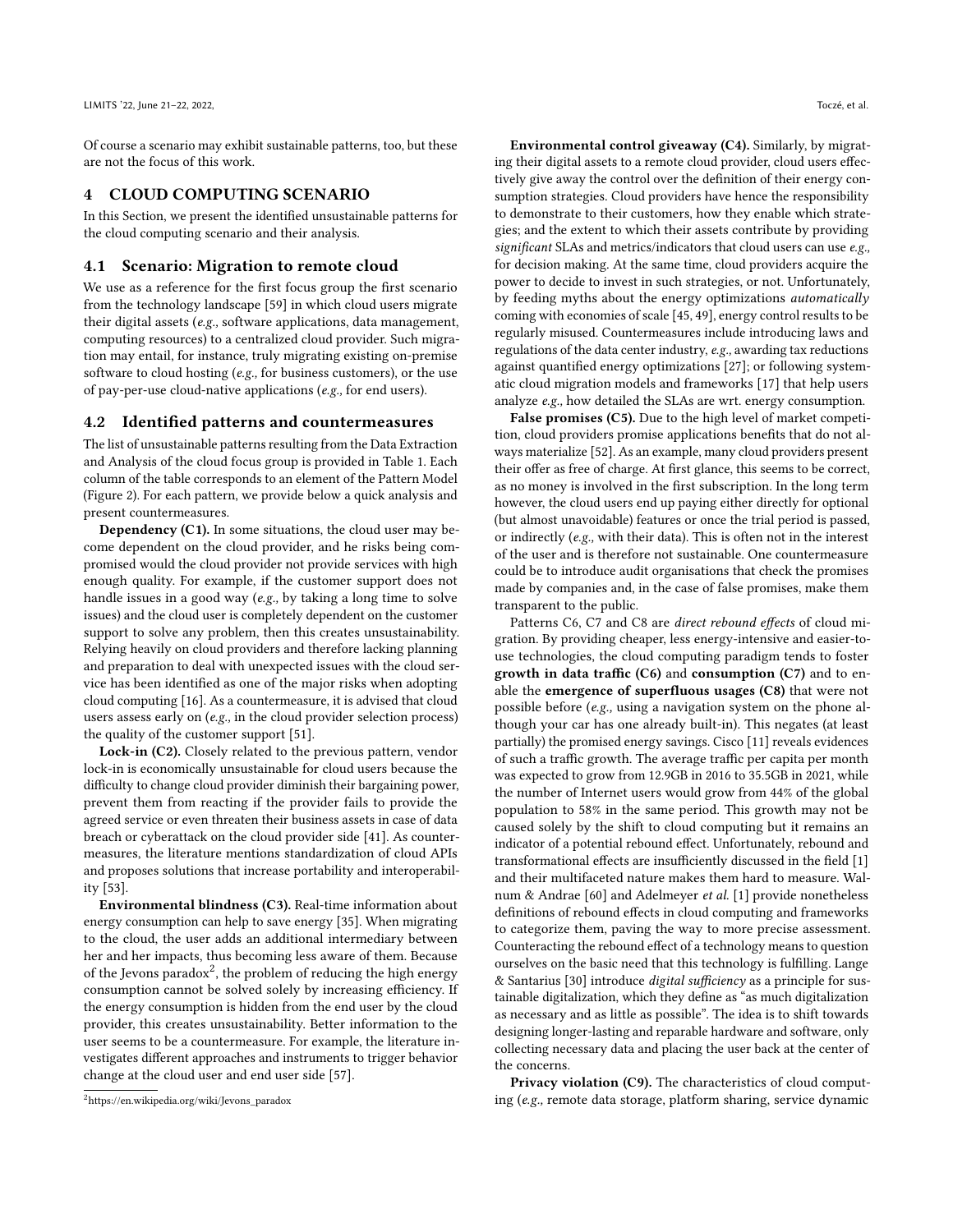<span id="page-4-0"></span>

| ID             | Name                                        | <b>Pattern Intent</b>                                                                                                                           | <b>Intent Measure</b>                                         | Participant                                        | Artifact                                                 | Feature                                                                         | Context                                                                           |
|----------------|---------------------------------------------|-------------------------------------------------------------------------------------------------------------------------------------------------|---------------------------------------------------------------|----------------------------------------------------|----------------------------------------------------------|---------------------------------------------------------------------------------|-----------------------------------------------------------------------------------|
| C <sub>1</sub> | Dependency                                  | Making the cloud user dependent<br>on the cloud provider                                                                                        | Degree of dependency                                          | cloud-user, cloud-<br>provider                     | Cloud infrastructure<br>and associated ser-<br>vices     | Provided service                                                                | Normal operation                                                                  |
| C <sub>2</sub> | Lock-in                                     | Locking the cloud user in a spe-<br>cific technology, hence hindering<br>the change for a different cloud<br>provider                           | Cloud-provider change-<br>ability                             | cloud-user, cloud-<br>provider                     | technology<br>Cloud<br>used                              | Termination of the<br>service                                                   | Choice of technol-<br>ogy                                                         |
| C <sub>3</sub> | Environmental<br>blindness                  | Making the negative environmen-<br>tal impact generated by the cloud<br>user less visible to the cloud user                                     | Environmental cost of<br>service use, monetary<br>counterpart | end-user, cloud-<br>user                           | Subscribed services                                      | Absence of environ-<br>mental indicator                                         | Normal operation                                                                  |
| C <sub>4</sub> | Environmen-<br>tal<br>control<br>giveaway   | Giving away the control (owned<br>by the cloud user) over the defini-<br>tion of environmental / energy con-<br>sumption strategies and metrics | Service Level Agree-<br>ments                                 | cloud-user, cloud-<br>provider                     | Data center                                              | Energy consump-<br>tion / Environmen-<br>tal strategies and<br>metrics          | optimiza-<br>Energy<br>tion,<br>strategy<br>making                                |
| C <sub>5</sub> | False promises                              | Promising benefits $(e.g.,)$ better or<br>free services) that do not material-<br>ize                                                           | Extent of the validity of<br>the promise                      | cloud-user, cloud-<br>provider                     | Cloud<br>technol-<br>ogy/service                         | Marketing of cloud<br>services                                                  | Choice of adopting<br>cloud services                                              |
| C6             | traf-<br>Data<br>fic<br>growth<br>promotion | Fostering more data traffic                                                                                                                     | Amount of data traffic<br>in the network                      | cloud-user, cloud-<br>provider                     | Data produced on<br>end-devices                          | Easy<br>and<br>cheap<br>access to resources<br>(e.g., storage, pro-<br>cessing) | with<br>Innovation<br>the creation of new<br>products<br>(hard-<br>ware/software) |
| C7             | Over-<br>consumption                        | Creating incentives for<br>over-<br>consumption                                                                                                 | #users, use per user                                          | end-user. cloud-<br>user                           | Cloud services                                           | Easy-to-use services                                                            | Normal operation                                                                  |
| C8             | Superfluous us-<br>ages                     | Enabling the emergence of new<br>and superfluous usages                                                                                         | #services available                                           | cloud-user                                         | Cloud technology                                         | Easy<br>and<br>cheap<br>access to resources<br>(e.g., storage, pro-<br>cessing) | Innovation<br>with<br>the creation of new<br>products<br>(hard-<br>ware/software) |
| C <sub>9</sub> | Privacy<br>violation                        | Violating user privacy (e.g., for<br>marketing purposes, unauthorized<br>monitoring)                                                            | Private-data-leak<br>frequency and degree<br>of seriousness   | end-user.<br>cloud-<br>cloud-<br>user,<br>provider | Cloud services                                           | Data storage and uti-<br>lization metadata                                      | Normal operation                                                                  |
| C10            | Security threat                             | Granting unsupervised access to<br>own device (by cloud user)                                                                                   | Security breaches                                             | cloud-user, cloud-<br>provider                     | Cloud<br>utility ser-<br>(automatic<br>vices<br>updates) | Data protection                                                                 | Normal operation                                                                  |

Table 1: Identified unsustainable patterns for the cloud computing scenario (according to Figure [2\)](#page-2-2)

change, just to mention a few) make privacy protection particularly challenging. Privacy violation, however, regularly occurs purposely, when cloud providers e.g., do not comply with enterprise policies or legislation, or force/persuade users to give personal information against their will [\[42\]](#page-10-20). Due to the many recent scandals in various ICT industries<sup>[3](#page-4-1)</sup>, countermeasures are fast emerging, e.g., legisla-tion<sup>[4](#page-4-2)</sup>. Another example would be to give back to users the power to decide what to share.

Security threat (C10). There are multiple security concerns in cloud computing. One of them, mentioned in the focus group, is when the cloud user grants unsupervised access to her own device. This may lead to sensitive information leak if either the cloud provider misuses his access rights or does not provide enough security to prevent third-party attacks. These two issues are related to two of the top threats to cloud computing [\[6\]](#page-10-21). Countermeasures can be found in the important body of work about cloud security issues and solutions (read for example this review [\[12\]](#page-10-22)).

## 4.3 Insights

An analysis of the unsustainable patterns found for the cloud reveals different insights that can be used as a starting point for a better incorporation of sustainability thinking into the paradigm.

First of all, the 10 identified patterns show that the cloud computing paradigm may not be as virtuous as it seems. It has a number of dark sides that may prove to be serious threats to users' integrity

or environmental sustainability, by fostering the use of personal data, energy and resources.

Then, we notice that only 3 out of the 10 identified patterns include the end user as a participant. This suggests that the end user is powerless in many aspects and the change needs to come from other directions than trying to change their behavior. If changes need to have a significant effect (that could be quantified as diminishing the occurrence of several unsustainable patterns), it will be more efficient to "put pressure" on the cloud user or the cloud provider. For example by encouraging a higher transparency on what using the cloud *actually* costs (to the environment or the society). Too often, the cloud is marketed as an immaterial (and almost magical) solution to all problems. But there is no free lunch: fast and easy access to cloud services is only possible because the earth is crisscrossed with networks and data centers. Far from being immaterial, they make up about two third of ICT footprint, itself estimated to 2.1%–3.9% of global greenhouse gas emissions [\[21\]](#page-10-23).

Finally, with 5 patterns out of 10 being in the context of normal operation (meaning almost always happening), it is necessary to take action there. This can start by questioning our behaviors: do I really need to use the cloud for this task? Do I need to send this data or host this service in the cloud? Do I really need to have all my blurred pictures backed up in the cloud? Everyday, every ICT user generates data to be stored in the cloud. Most of it will never be used but still takes up resources. How can this be prevented or detected? How can it be made easier to clean up our digital lives? What amount of digitalization is really necessary in our lives (digital

<span id="page-4-2"></span><span id="page-4-1"></span> $3$ An example being the Facebook–Cambridge Analytica data scandal [https://en.](https://en.wikipedia.org/wiki/Facebook-Cambridge_Analytica_data_scandal) [wikipedia.org/wiki/Facebook-Cambridge\\_Analytica\\_data\\_scandal.](https://en.wikipedia.org/wiki/Facebook-Cambridge_Analytica_data_scandal) <sup>4</sup><https://digital-strategy.ec.europa.eu/en/policies/digital-privacy>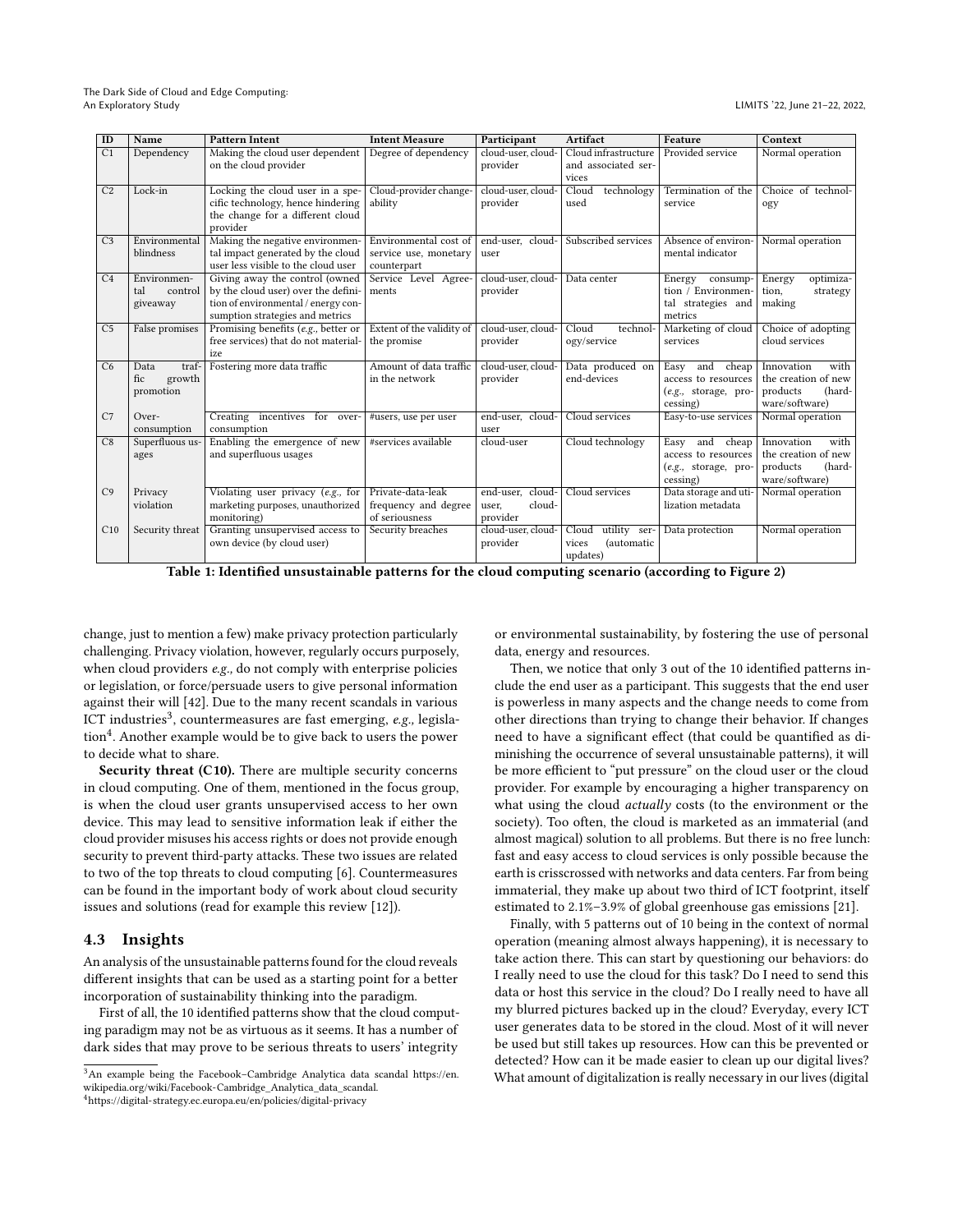sufficiency)? These are examples of questions that are crucial to answer in order to move towards a sustainable future.

#### <span id="page-5-0"></span>5 EDGE COMPUTING SCENARIO

In this section, we move on to the results of our study for the second focus group i.e., the edge computing scenario.

#### 5.1 Scenario: Flexible edge-cloud continuum

For the second focus group, we considered the scenario in which the remote cloud is complemented by the use of resources at the edge of the network, i.e., edge computing [\[50\]](#page-10-24). In this paradigm, existing cloud users and new edge users choose to use resources closer to the end user to host their digital assets. Reasons for doing so may be the need to decrease end-to-end latency, perform data pre-processing, and address privacy concerns or difficulties in connecting to the remote cloud.

#### 5.2 Identified patterns and countermeasures

The list of unsustainable patterns resulting from the Data Extraction and Analysis of the edge focus group is provided in Table [2.](#page-6-0) Here also, each column of the table corresponds to an element of the Pattern Model (Figure [2](#page-2-2) and for each pattern, we provide below a quick analysis and present countermeasures.

Fragmentation (E1). Edge computing infrastructures are distributed across multiple actors and include a variety of devices. Moreover, the edge applications are also very diverse and do not require the same type of service from the edge provider. This creates fragmentation and silo thinking of different natures. Bhard-waj et al. [\[5\]](#page-10-25) identify four types of such silos: application-specific, software-stack-specific, data source-specific, and provider-specific. As a countermeasure, they introduce the concept of Edge Exchange, as a way to enable cross-actor cooperation and resource sharing, while still providing control and accountability.

Hardware multiplication (E2). The distributed nature of edge computing leads to a lot of hardware being produced. This has an impact on resource utilization that has to be investigated both for producing them but also for running them, i.e. to perform lifecycle assessments. As part of this effort, Pirson & Bol [\[46\]](#page-10-26) provide a carbon footprint assessment of IoT edge devices (focusing on the production and transport phases) that shows the consequent impact these devices have. A countermeasure mentioned during the focus group is to use already existing devices as edge devices (for example embedded systems) instead of building dedicated edge devices.

Unprofitable optimization (E3). Since the energy consumption of an edge computing centre is usually not very high (because of its small size and the type of devices used), there is currently no incentive for the provider to optimize resource utilization in order to save energy. A countermeasure to this is the shift to another business model where the users are charged only for the actual time they use resources and not, as before, for reserving resources even if they are not using it. This is called serverless computing [\[9\]](#page-10-27) and it pushes the incentive on the provider to optimize so that they decrease the amount of idle resources, for which they will not get paid anymore.

Always on (E4). Edge devices are by default considered as being always on even when they do nothing. This causes energy waste, but enables real-time services (like in-hospital patient monitoring or cloud gaming) anytime, or at least when needed. Cloud computing faced a similar problem in the past [\[47\]](#page-10-28); countermeasures for the edge can build upon those created for the cloud.

Unauthorized surveillance (E5). Because the edge is closer to the edge users and end users, access to applications running at the edge generate more and richer metadata, like the user geolocation (and movements) by monitoring the location of the edge device, or the presence and use of collocated applications e.g., for smart-home or IoT appliances. This enables exploiting metadata against privacy [\[40\]](#page-10-29), sometimes authorized (e.g., in smart surveillance for safety reasons), but often unauthorized with malicious intents (e.g., facial spoofing, people tracking) or for commercial reasons (e.g., monitoring of customers behavior). Countermeasures are fast appearing, e.g., to detect unauthorized accesses and raise alarms [\[40\]](#page-10-29).

One-sided infrastructure control (E6). If the owner of the edge infrastructure has malicious intentions, it is easy for him to cut access to the technology or control the people using it (e.g., in a dictatorship). This represents a social sustainability threat to anyone using the technology while not in full control of the equipment and applications in the infrastructure. In fact, security and privacy issues are mentioned as more prominent in edge than in cloud [\[36\]](#page-10-30). To counteract these risks, it is necessary to establish trust between the devices, for which there exist an important body of work (see for example [\[31,](#page-10-31) [36,](#page-10-30) [39\]](#page-10-32)). Of course these trust evaluation mechanisms come with an overhead, as discussed in pattern E12.

Concealed impact (E7). To date, end users lack visibility on their impact, e.g., the energy footprint of their use of digital services. By being unaware of their negative impact, they have no incentives to change their behavior towards a more sustainable consumption. The power of awareness creation is well known, e.g., by creating indicators-as-a-service and green labels [\[59\]](#page-11-0). Hindering it, however, can be a (malicious) instrument for e.g., edge providers (and service providers in general) to bring additional revenues based on impact invisibility. Tactics for an energy-aware edge computing provide additional countermeasures [\[28\]](#page-10-33).

Uninformed use (E8). Nowadays, there are a lot of applications that are very easy to use but act to some extent as a black box for the user who has no idea about what data the application gathers about herself and/or what technology it uses. This has consequences on social sustainability: first the user may not be aware of what information is available about her or what consequences her actions may have, but also she does not feel the need to know more as it is just so easy to use. As the edge computing paradigm develops and new applications emerge, it is going to become more complicated to know what data is gathered and where it is stored. Educating the users to such questions becomes crucial in order to avoid e.g., integrity issues, and policies should evolve to better protect the end users' interests. At the same time as edge computing applications are released, it would be interesting to assess the level of technology literacy [\[13\]](#page-10-34) of edge users and design appropriate education.

Digital exclusion (E9). Digital exclusion happens when new technology that requires advanced or new infrastructure or devices is not going to be available for all, thus preventing a part of the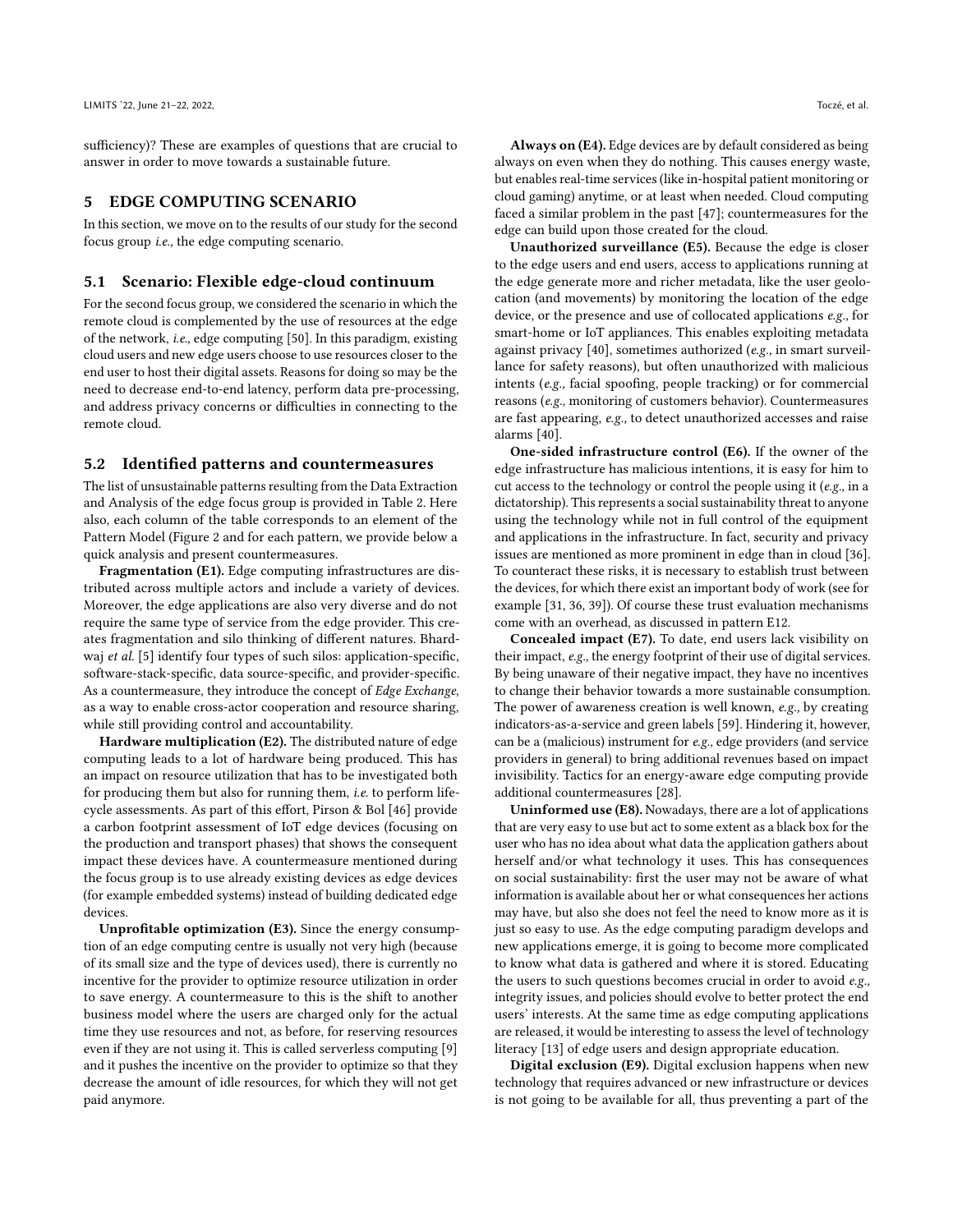The Dark Side of Cloud and Edge Computing: An Exploratory Study LIMITS '22, June 21–22, 2022,

<span id="page-6-0"></span>

| ID             | Name                                     | <b>Pattern Intent</b>                                                                                                                         | <b>Intent Measure</b>                                                                    | Participant                                                          | Artifact                                                                                                        | Feature                                                               | Context                                                   |
|----------------|------------------------------------------|-----------------------------------------------------------------------------------------------------------------------------------------------|------------------------------------------------------------------------------------------|----------------------------------------------------------------------|-----------------------------------------------------------------------------------------------------------------|-----------------------------------------------------------------------|-----------------------------------------------------------|
| E1             | Fragmenta-<br>tion                       | Making it hard to optimize and share<br>resources, hindering communication<br>outside of your edge (silo thinking)                            | Level of fragmentation<br>(how many actors in a<br>given area)                           | end-user, society                                                    | Infrastructure                                                                                                  | Ownership is split<br>among many actors                               | Normal operation                                          |
| E <sub>2</sub> | Hardware<br>multiplica-<br>tion          | Spreading hardware devices that<br>need to be produced                                                                                        | Amount of hardware<br>needed, Life cycle as-<br>sessment of the hard-<br>ware considered | hardware-<br>producer, edge-<br>provider                             | Infrastructure                                                                                                  | Distributed nature of<br>edge                                         | Deployment<br>and<br>normal operation                     |
| E <sub>3</sub> | Unprofitable<br>optimization             | Making it not profitable to perform<br>resource consumption optimization<br>on the provider side                                              | Level of incentives?                                                                     | edge-provider,<br>edge-user                                          | Infrastructure                                                                                                  | business<br>Cost<br>or<br>model,<br>switching<br>on/off techniques    | Normal operation                                          |
| E4             | Always on                                | Consuming energy to enable real-<br>time services all the time                                                                                | Uptime of a service<br>(availability) and en-<br>ergy use.                               | edge-provider                                                        | infrastructure                                                                                                  | Switching off devices                                                 | Normal operation                                          |
| E5             | Unauthori-<br>zed surveil-<br>lance      | Exploiting metadata against privacy                                                                                                           | How much private in-<br>formation leaks                                                  | end-user,<br>edge-<br>user                                           | Application running at<br>the edge                                                                              | Metadata<br>cre-<br>ation/collection                                  | Surveillance                                              |
| E6             | One-sided<br>infrastruc-<br>ture control | Giving great privileges to whoever<br>owns the infrastructure                                                                                 | Extent of (un)lawful in-<br>terception                                                   | edge-provider,<br>end-user, edge-<br>user                            | Infrastructure                                                                                                  | Infrastructure owner<br>privileges                                    | Normal operation                                          |
| E7             | Concealed<br>impact                      | Hindering the awareness of the end<br>user's negative impact                                                                                  | Level of awareness of<br>the end user                                                    | end-user,<br>edge-user,<br>edge-provider,<br>government              | Application/service                                                                                             | Visibility of usage and<br>cost of resource con-<br>sumption          | Normal operation                                          |
| E8             | Uninformed<br>use                        | Making it hard for the end user to<br>understand what it is she is using,<br>which may lead to unwanted usage                                 | Level of awareness of<br>the end user                                                    | end-user, edge-<br>user,<br>policy<br>makers                         | Technology                                                                                                      | Service used                                                          | Using a new service<br>/ technology                       |
| E9             | Digital exclu-<br>sion                   | Excluding part of end users because<br>of difficulties to access/use services                                                                 | Nr. of people excluded<br>from services (different<br>metrics depending on<br>category)  | edge-provider,<br>government                                         | Technology or specific<br>services requiring spe-<br>cific HW/SW - depend-<br>ing on the type of exclu-<br>sion | Service users are ex-<br>cluded from                                  | Deployment<br>and<br>normal operation                     |
| E10            | Security<br>overhead                     | Adding a computational and commu-<br>nication overhead to increase secu-<br>rity                                                              | Size of overhead                                                                         | end-user,<br>edge-<br>user                                           | Application running at<br>the edge                                                                              | Crypt/decrypt data in<br>the edge before send-<br>ing it to the cloud | Handling of privacy-<br>sensitive data                    |
| E11            | Redundancy<br>overhead                   | Provisioning extra resources to guar-<br>antee continuity of service                                                                          | Size of overhead                                                                         | edge-provider                                                        | Infrastructure                                                                                                  | Redundancy                                                            | Failure mitigation                                        |
| E12            | Trust<br>over-<br>head                   | Using resources on an external de-<br>vices that may not be trustworthy                                                                       | Size of overhead                                                                         | edge-user, edge-<br>provider                                         | Infrastructure                                                                                                  | Resource sharing and<br>associated trust en-<br>forcement mechanism   | Normal operation                                          |
| E13            | Efficiency<br>trap                       | Using more a technology, even a<br>more energy-efficient one, which<br>leads to an increase in total energy<br>consumption                    | How much a service is<br>used - Growth in usage                                          | edge-<br>end-user,<br>edge-<br>user,<br>provider                     | Technology                                                                                                      | A specific service                                                    | Normal operation                                          |
| E14            | Bloating                                 | Enabling more data-intensive usage.                                                                                                           | Amount of data traffic -<br>Growth of data traffic                                       | end-user,<br>edge-user,<br>edge-provider,<br>5G-network-<br>provider | End-user application                                                                                            | Video resolution (or<br>other resource hungry<br>feature)             | Normal operation<br>following applica-<br>tion innovation |
| E15            | Planned<br>rebound<br>effect             | Pretending to ignore what could be<br>a consequence of launching a new<br>service                                                             | Extent of rebound ef-<br>fect analysis                                                   | edge-user                                                            | application/service                                                                                             | Prediction of use                                                     | Normal operation                                          |
| E16            | Technical<br>debt                        | Requiring the user to adapt its appli-<br>cation                                                                                              | Adequacy between re-<br>source needs and use,<br>technical debt when no<br>adaptation    | edge-user                                                            | Application/service                                                                                             | Functions composing<br>the application                                | New business model                                        |
| E17            | Green-<br>washing                        | Using a small fraction of "green" ap-<br>plications as an excuse to develop<br>the technology which will mainly be<br>used for other purposes | Share of the applica-<br>tions being directly<br>aimed at sustainability                 | edge-provider,<br>edge-user,<br>innovation-<br>driver                | Technology                                                                                                      | Motivation behind the<br>development of the<br>technology             | Innovation                                                |

| Table 2: Identified unsustainable patterns for the edge computing scenario (according to Figure 2) |  |  |
|----------------------------------------------------------------------------------------------------|--|--|
|                                                                                                    |  |  |

target end users (either in different countries or inside the same country) to get access to services. The complexity of computing at the edge makes it increasingly difficult for edge providers to plan for and provision resources to meet the ongoing dramatic growth in demand [\[54\]](#page-10-35). A strategy often adopted by edge providers is to focus only on a part of the potential users, typically those bringing highest revenues, hence widening the digital divide and contributing to a society that is socially unsustainable. Countermeasures should

make trade-offs between the benefits of edge computing like reducing latency and energy consumption, and the investments needed to avoid digital exclusion. For example, in healthcare personalized home-care (hence at the edge) is meant to learn the profile of the patient and adapt for usability [\[26\]](#page-10-36).

Security, redundancy and trust overheads (E10-E12). Edge computing creates new unforeseen security and privacy issues [\[3\]](#page-9-5). Literature on these topics comes up with edge-specific mechanisms to counteract them, as already touched upon in patterns E5 and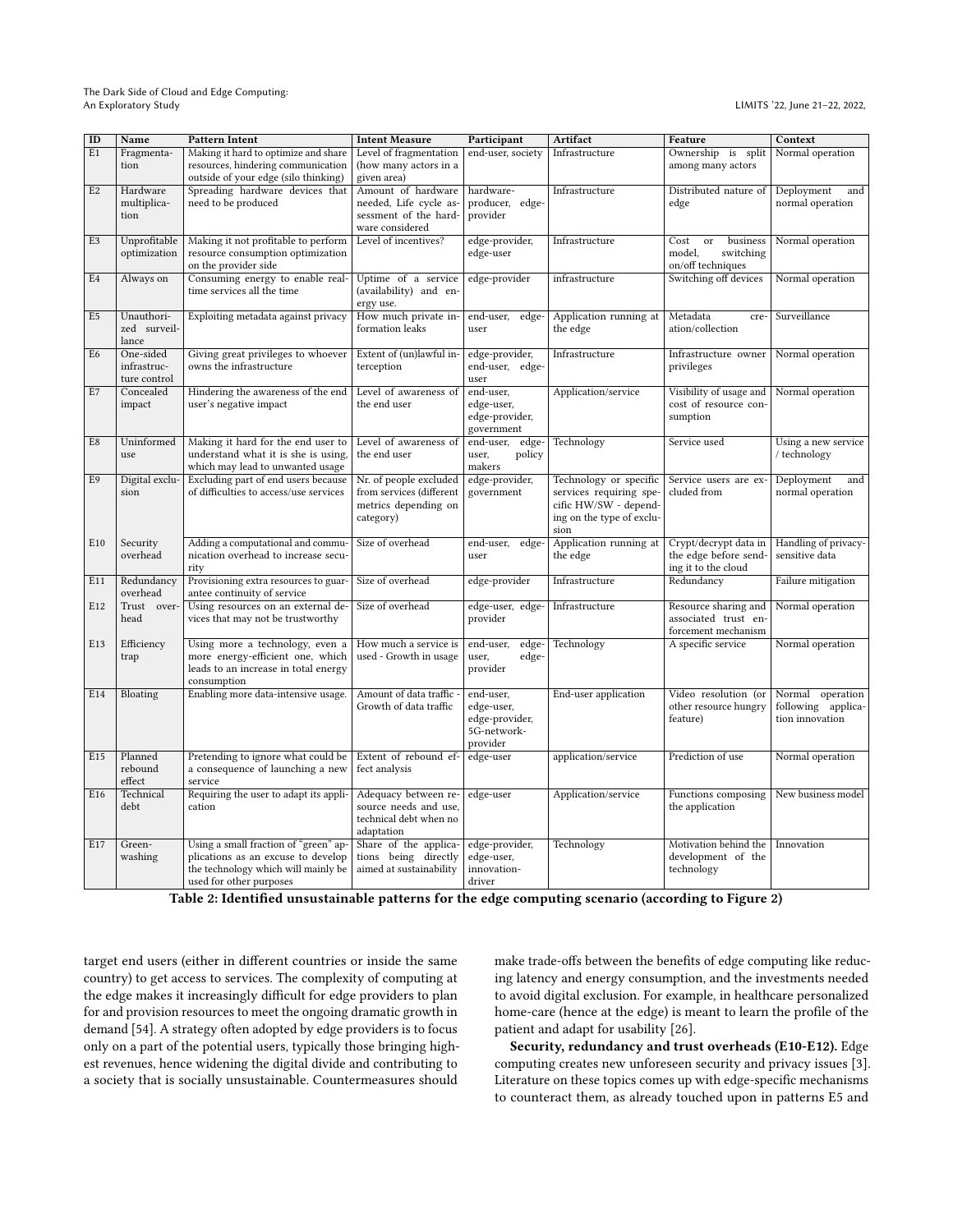E6. However, these mechanisms almost always require extra computation to be performed e.g., for encryption and decryption in case of security, or for establishing trust between devices. The overhead is also present in the network as additional metadata become needed in the payloads. At the same time, in order to offer uninterrupted provisioning of edge computing applications, redundant resources must be set up, which increases the environmental impact. Certainly, smarter mechanisms can still be developed to increase security, guarantee continuity of service or establish trust at lower cost. One could also ask if these overheads are significant enough to matter. In any case, a first step would be to generalize the evaluation of the extra environmental cost (or at least the extra computation and communication required) of any such mechanisms and compare it with the concurrent approaches.

Efficiency trap (E13) and bloating (E14). Similarly to cloud computing (patterns C6-C8), the adoption of edge presents a risk of rebound effect. New technologies part of the edge paradigm are often presented as being more energy-efficient than their predecessors and hence more sustainable. However, as energy-efficient a technology may become, if the rebound in usage is substantial then the overall energy consumption may increase. This increased use may come from the services using the technology, e.g., transmitting 4K video on a device with a small screen just because it is possible, but with no (or negligible) increase in quality of service. It can also come from the technology itself. This is for example the case in 5G, where although a base station is four times more energyefficient than its 4G counterpart, its total power consumption is still four times higher than a 4G base station (e.g., due to extra antennas required), in addition to the fact that more 5G base stations are needed compared to a 4G network [\[10\]](#page-10-37). To counter these two patterns at the service level, the concept of digital sufficiency should be envisioned to reflect upon the quantity of data that is relevant for a certain service/device combination. As a countermeasure regarding the technology itself, the telco providers are already investigating new antennas technologies, network architectures and roll-out strategies and improved base station implementations with energy-saving features for the 5G technology [\[10,](#page-10-37) [19\]](#page-10-38).

Planned rebound effect (E15). Majchrzak et al. describe that an ICT system can always have positive and negative consequences which are either intended or unintended [\[37\]](#page-10-39). Edge computing is no exception. The edge providers thus have the option of supposedly ignoring known negative consequences for society or the environment when launching their products on the market so that they can increase their profits. As a countermeasure, similar to the false promises in cloud computing, an audit organisation could create awareness about this problem in society.

Technical debt (E16). When new technologies or business mod-els are developed<sup>[5](#page-7-1)</sup> their adoption by the users is not automatic and require some efforts. Some users end up remaining in previous and outdated versions'/models' ways of working that are less optimized, resulting in an extra resource consumption for the same use. The user either pays for the extra consumption and has an increased technical debt (unsustainable way) or makes the effort to adapt (sustainable way). There is work going on to describe the technical

debt issues related to serverless computing, which shows clearly the drawbacks of choosing the unsustainable way [\[32\]](#page-10-40). In addition to spreading such studies to increase awareness about the drawbacks of technical debt, a countermeasure to this is for the provider to provide training in the new technology so that the users completely adopt it, and not seemingly adopt it.

Greenwashing (E17). During the focus group, edge-enabled applications with a positive impact on sustainability were cited by the participants, for example in the area of environmental monitoring or renewable energy management. Added to the common promises of the edge paradigm (more energy-efficient, more decentralized), there is a potential for greenwashing from ICT companies or lobbies, i.e., "the act of misleading consumers regarding the environmental practices of a company or the environmental benefits of a product or service" [\[14\]](#page-10-41). An example is the report published by the cooperation of ICT firms Global e-Sustainability Initiative predicting a saving of 20% of the world's CO2 emissions thanks to ICT technologies from 2015 to 2030 [\[23\]](#page-10-42). This report has been relayed by many companies and in numerous press articles to highlight the reduction potential even though its methodology has been highly criticized [\[20,](#page-10-43) [21\]](#page-10-23). Countermeasures to greenwashing are to raise awareness about it, increase regulation or improve transparency of environmental reporting [\[14\]](#page-10-41).

## 5.3 Insights

Through the analysis of the unsustainable patterns presented above, different insights are gained about the edge computing paradigm sustainability aspects, especially in comparison to the cloud computing ones.

First of all, like for cloud computing, the 17 identified patterns show that edge computing has several dark sides, too. These may also prove to be serious threats, although not necessarily the same as for the cloud computing scenario.

For example, Table [2](#page-6-0) shows that 8 patterns out of 17 (47%) include the end user as a participant. This is a higher share than for cloud computing (30%). Keeping in mind that the patterns presented are not exhaustive, this is however an indication that the end user is more involved in edge than in cloud. Considering that the edge paradigm is about bringing the resources closer to the end user, this finding is not surprising but emphasizes the importance of the end user for making the edge sustainable, both as a potential source of unsustainability but also as an actor to push for more sustainability.

The fact that we identify so many unsustainable patterns for a technology that is still under development should give us food for thought. Is this something that we really want to happen? Will the advertised benefits of this new paradigm be greater than the sustainability drawbacks? Could it be that sustainability was and still is not taken into consideration when investigating this technology?

#### <span id="page-7-0"></span>6 DISCUSSION

We now discuss some results and related takeaways, and how we mitigated main threats to the study validity.

## 6.1 Takeaways

The Pattern Model is meant to be generic and reusable. The Pattern Model presented in Section [3.3](#page-2-1) and used for analyzing the

<span id="page-7-1"></span><sup>&</sup>lt;sup>5</sup> such as the pay-per-use model discussed in pattern E3 which moves the optimization burden to the provider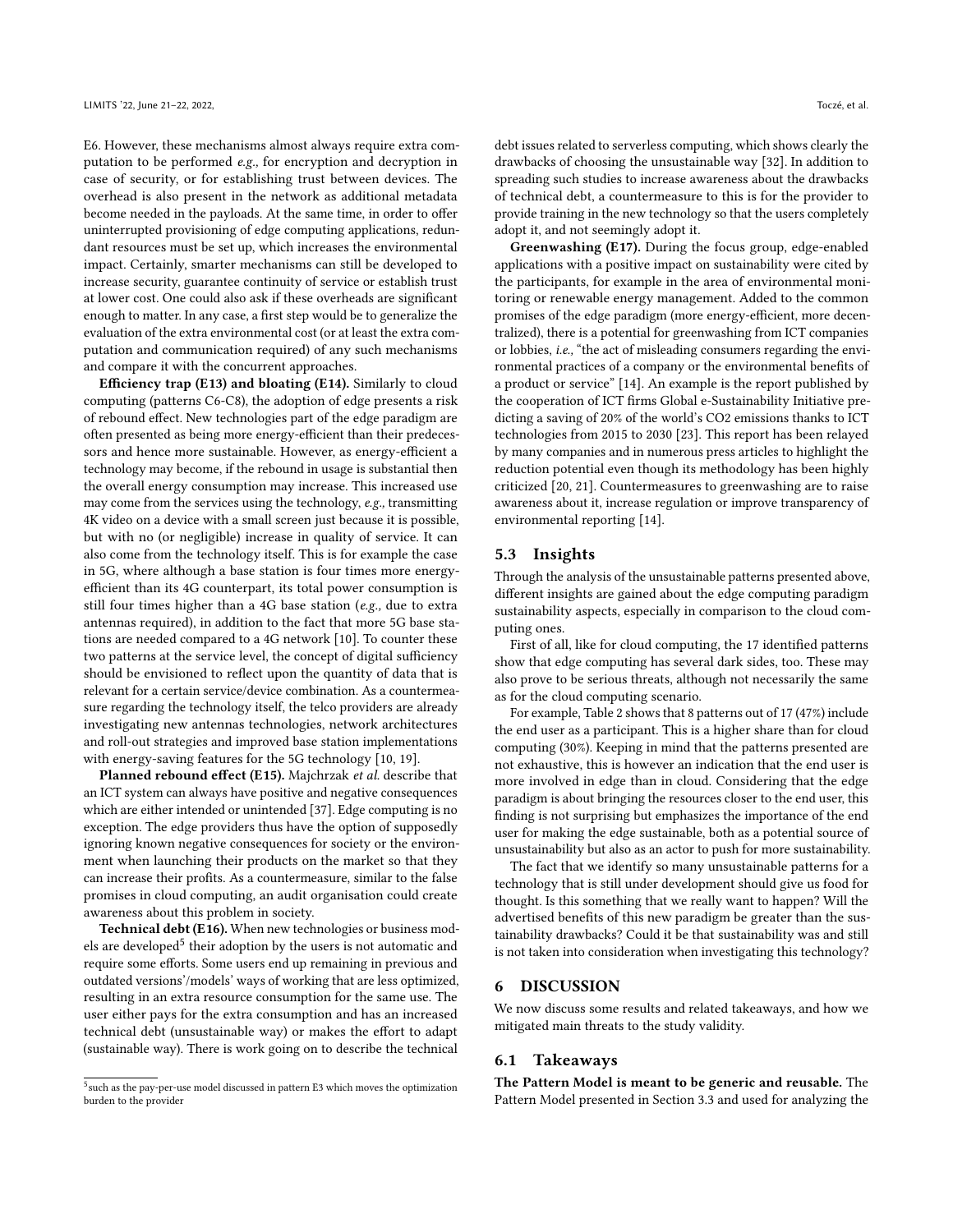two scenarios and identifying unsustainable patterns is generic in different ways. First, even if we focus only on unsustainable aspects of the paradigms in this paper, the Pattern Model can be used to identify sustainable patterns. This has been tested during the second focus group, where experts were asked to use it for identifying both sustainable and unsustainable dimensions of edge computing. Second, the Pattern Model is not tied to either cloud or edge computing and can therefore be used for identifying (un)sustainable patterns in any other area.

Future research is needed to explore the pattern intentionality. We want to attract attention on the fact that in the UX definition of dark patterns, the intention behind the pattern (the malign purpose described in Section [3.2\)](#page-2-3) is a cornerstone of the concept. In this work, we adapt the idea of dark patterns to sustainability and focus on the intent. However, the intentionality of an unsustainable pattern is a sustainability problem and studying this requires a lot more research.

The impact of using cloud/edge has to become more transparent. Our study highlights the importance of making the impact of the use of cloud/edge computing more transparent to the user (especially with regards to environmental impact but not only). Currently it is hard for a user to know his impact (patterns C3 and E7). As mentioned in the analysis of E7, creating awareness is a powerful tool for behavior change. Therefore, it is of high importance that all actors involved within the cloud/edge paradigms (providers, users, but also researchers and governments) start to take into account the negative side effects of these technologies. This is even more important for the edge which is still to some extent in the design phase, giving the opportunity to make it more sustainable from the start.

Research on systemic effects of cloud/edge is missing. This study also makes us question whether the research efforts are targeting the relevant problems for achieving sustainability. We see a large body of work addressing technical challenges such as privacy, security, trustworthiness or even energy efficiency. We are however missing sound research on systemic effects such as rebound effects, awareness or digital exclusion.

Research on systemic effects of cloud/edge needs interdisciplinarity. As the participants mention in the second focus group, there is sometimes a misunderstanding between people of different backgrounds, leading to a discrepancy in the objectives. They gave the example of latency: while in edge research the optimization is in the range of milliseconds, the bottleneck in a system if often somewhere else. Practitioners may think that they need edge for low-latency in their application while a response time of one hour would be more than enough. Insightful and multidisciplinary research is needed to more efficiently tackle the unsustainable patterns.

Future research should tackle all sustainability dimensions. The cloud and edge computing are both powerful and disruptive paradigms. As any innovation, they come with a number of advantages but also increased risks. For example, this study showed that both cloud and edge computing exhibit unsustainable patterns related to privacy and security (C9, C10, E5, E6, E8, E10, E12). Considering the consequent impact these patterns have on social sustainability, the efforts ongoing in these areas need to be

continued and extended, so that not all efforts are concentrated on environmental sustainability.

Issues and countermeasures should always be tailored for cloud and/or edge. There are sometimes an apparent similarity between unsustainable patterns found in the cloud and in the edge studies. For example, C7 and E14 both mention the fact of overusing the service, i.e. consuming resources that are in fact not really needed. However, this does not mean that the issues are identical and/or that a similar countermeasure can be applied. This is due for example to the differences in the architectures, the cloud being heavily centralized while the edge is distributed. Therefore, specific efforts in researching and tackling the unsustainable patterns have to be conducted for both cloud and edge, in order to avoid missing issues that only appear in one paradigm and for designing efficient countermeasures.

The identified patterns lead to overshooting real-world limits. More than half of the unsustainable patterns we identified relate to direct or indirect environmental impact of cloud/edge. They make explicit how these paradigms might contribute to pollution and resource consumption beyond the ability of planet Earth to recover. Other patterns relate to human-rights limits by showing how pervasive technologies are a threat to our integrity (unauthorized surveillance (E5), privacy violation (C9)) or lead to the exclusion of parts of the population (digital exclusion (E9)). Finally, seemingly technical patterns like dependency (C1), lock-in (C2) or technical debt (E16) come as an addition to the others to highlight the underlying logic of "profit by all means", deep-rooted in a capitalist economic system. However infinite growth is not possible in a finite world.

Degrowth as a solution. We observe that a number of unsustainable patterns point toward the need for degrowth, which advocates a transformation of economies so that they produce and consume less, differently and better [\[29\]](#page-10-44). For the cloud, these patterns are data traffic growth promotion (C6), overconsumption (C7) and superfluous usages (C8). For the edge, the concerned patterns are hardware multiplication (E2), redundancy overhead (E11), efficiency trap (E13) and bloating (E14).

## 6.2 Threats to Validity

In this section we discuss some main threats to validity of our study, categorized according to Wholin et al. [\[62\]](#page-11-5).

Internal Validity. As any qualitative research investigation, the subjective influence of researchers on the data collection, analysis, and synthesis may have influenced our results. In order to mitigate this threat, the focus groups are conducted and reviewed by at least two researchers; the data extraction is first split among all involved researchers and then scrutinized jointly by at least two researchers; and the analysis is conducted jointly by all researchers who adopt measures to minimize subjectivity, including crosschecking notes and applying iteratively the emerged Pattern Model for guidance.

Construct Validity. An inherent threat to construct validity of our study may be caused by the setup for the two focus groups being different (see Section [2\)](#page-1-0). The cloud focus group was more exploratory: it lasted longer, had more participants (7) including the authors and was not video-recorded. The insights from its discussions also helped to define the Pattern Model. In comparison,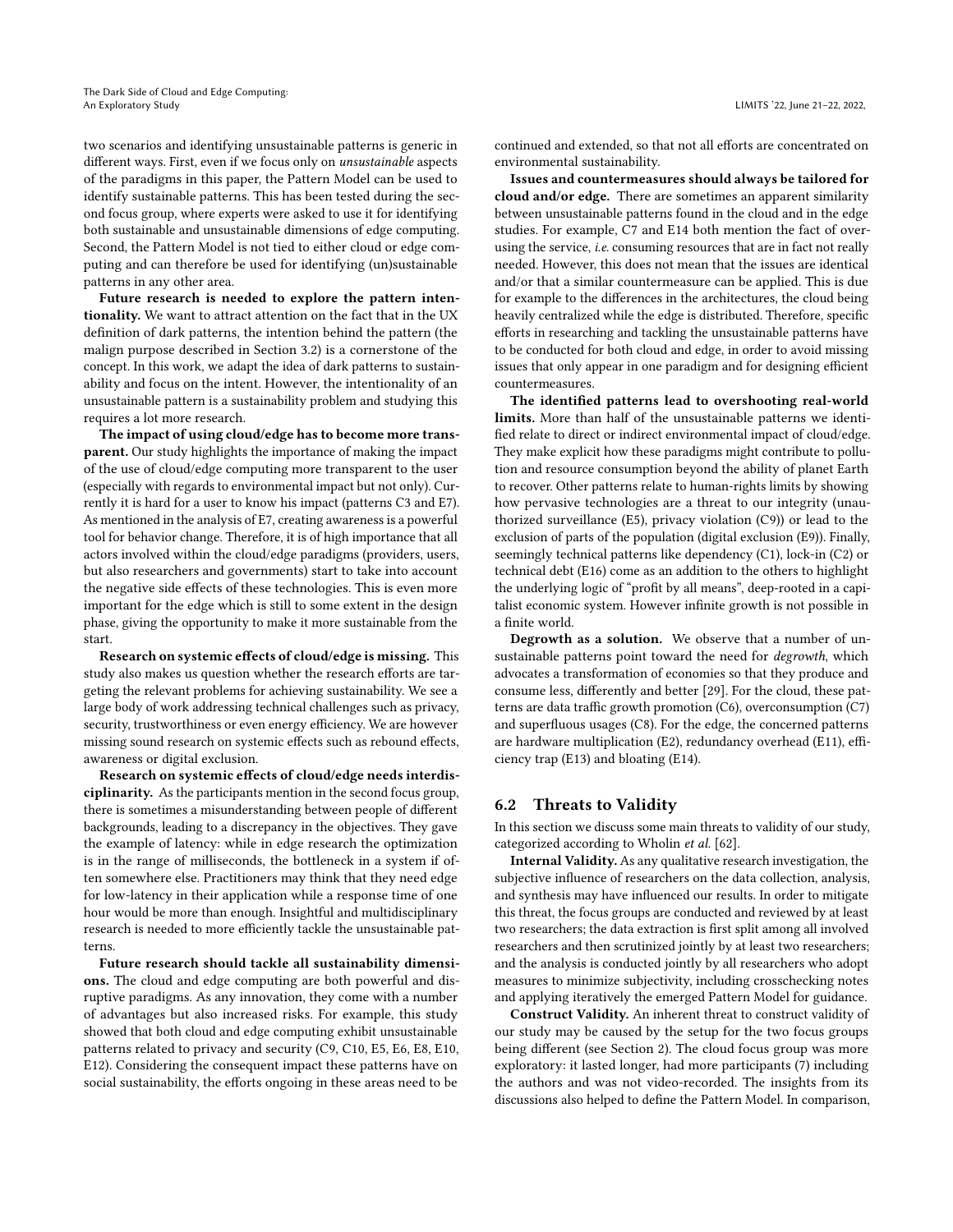the edge focus group was directly oriented towards collecting the unsustainable patterns, had a smaller number of active participants (3) and was video-recorded. We partially mitigate this threat by ensuring that the number of external participants was the same for both focus groups.

Another potential threat is the moderator's bias on data collection. To mitigate this threat, we determine the edge focus group's structure with all researchers' agreement prior to the session, make use of the same Pattern Model for guidance; and again, we had at least two authors present to make sure that moderation would overcome the subjectivity.

External Validity. External validity regards the generalization extent of the study. Given its exploratory nature and the relative limited number of participants, we cannot claim that the identified catalog of patterns can be generalized to the whole field, nor that they are exhaustive. Rather, we consider them as an initial list; more patterns can surely be found through further studies. In the same vein, the performed literature study is not to be taken as a comprehensive survey, but as an inspiration towards further investigations.

Conclusion Validity. Finally, given the exploratory and qualitative nature of our study, and as discussed by Lund [\[34\]](#page-10-45), statistical conclusion validity is less relevant. A related threat, however, may regard the face validity of focus group [\[61\]](#page-11-6), i.e., its fit for purpose. To mitigate this threat and ensure that the context and questions were sufficiently clear to the participants, and no important aspect was missing, we first dry-run it with knowledgeable colleagues; and closed it with the open-ended question ("Anything to add?"), where participants could add clarifications to their answers, doubts, and remarks.

# <span id="page-9-0"></span>7 RELATED WORKS

To the best of our knowledge, there is no work similar to this one. We identify further related works regarding dark patterns, identification of similar concepts in other contexts, and sustainability for the cloud/edge.

As explained in Section [3.2,](#page-2-3) the concept of unsustainable patterns presented in this paper is inspired from Brignull's dark patterns in UX. In this field, some works are looking at ethical concerns behind the dark patterns expressed by practitioners [\[25\]](#page-10-6), while others study actual software artifacts. For example, Mathur et al. [\[38\]](#page-10-7) analyze around 11000 shopping websites, searching for such dark patterns, expose deceptive practices and propose recommendations on how to study, mitigate and minimize the use of such patterns. Similarly, Di Geronimo et al. [\[15\]](#page-10-5) analyze dark patterns contained into popular mobile applications.

Our work is the first one identifying unsustainable patterns, i.e. sustainability shortcomings, in cloud and edge computing. However, it is interesting to note that some identified patterns have already been mentioned in the literature, when studying the cloud paradigm with a widely different angle. For example, dependency, lock-in, privacy and security concerns (related to patterns C1, C2, C9 and C10) have often been identified as "barriers to adoption" of cloud computing in companies [\[41,](#page-10-10) [56\]](#page-11-7) when looking at it more from a business perspective and without a focus on sustainability.

Although not included in the majority of the cloud and edge computing papers, there is some work ongoing about sustainability and cloud/edge. Gill & Buyya [\[24\]](#page-10-46) present in their survey a taxonomy of research about sustainability in cloud. This research is organized into nine categories ranging from application design to waste heat utilization. However, these nine categories only cover work dealing with environmental sustainability and not other dimensions of sustainability. Moreover, they only include technical leverages and do not take into account the bigger picture and in particular rebound effects. Similarly, research within edge computing mainly focuses on energy-efficiency aspects [\[33,](#page-10-47) [44\]](#page-10-48). Only few works mention security and privacy as important components for sustainability [\[43\]](#page-10-49).

## <span id="page-9-1"></span>8 CONCLUSION

In this paper, we present an exploratory study of the cloud and edge paradigm with regards to sustainability. Inspired by dark patterns in UX, we introduce the concept of unsustainable patterns that we formalize into a Pattern Model. Then, we present and analyze a set of 27 unsustainable patterns resulting from the analysis of two focus groups. We also identify countermeasures and discuss takeaways in order to pave the way for further studies in this area. For different reasons, we think that more research is needed in cloud and edge. In the cloud case because it is more mature and research needs to be rethought of to include sustainability; the edge is more recent, which gives the opportunity to embrace sustainability early on.

We are aware that we raise more questions than provide answers. This is however one of the aims of this work, namely to get the key actors of these paradigms (e.g., users, practitioners, researchers, governments, etc.) to reflect upon them and place sustainability back in the center of the discussions.

Interesting directions for future works include further studies on the identified unsustainable patterns, the identification of additional unsustainable patterns, as well as the definition of sustainable patterns and ways to transform unsustainable patterns into sustainable ones. Moreover, we plan to create a digital version of the pattern catalog for others to use and expand it.

#### ACKNOWLEDGMENTS

Klervie Toczé is supported by the Swedish national graduate school in computer science (CUGS). The authors would like to thank the participants to the two focus groups: Jorge Larraco, Flavia Paganelli, and Julia Trzcińska for the cloud one and Ivona Brandić, Panos Patros, and Guillaume Pierre for the edge one. The authors would also like to thank the reviewers for their insightful comments.

#### **REFERENCES**

- <span id="page-9-4"></span>[1] Michael Adelmeyer, Marc Walterbusch, Peter Biermanski, Kai Seifert, and Frank Teuteberg. 2017. Rebound Effects in Cloud Computing: Towards a Conceptual Framework. (2017), 15.
- <span id="page-9-2"></span>[2] Christopher Alexander. 1977. A pattern language: towns, buildings, construction. Oxford university press.
- <span id="page-9-5"></span>[3] Abdulmalik Alwarafy, Khaled A. Al-Thelaya, Mohamed Abdallah, Jens Schneider, and Mounir Hamdi. 2021. A Survey on Security and Privacy Issues in Edge-Computing-Assisted Internet of Things. IEEE Internet of Things Journal 8, 6 (2021), 4004–4022.<https://doi.org/10.1109/JIOT.2020.3015432>
- <span id="page-9-3"></span>[4] Len Bass, Paul Clements, and Rick Kazman. 2021. Software Architecture in Practice (4th ed.). Addison-Wesley Professional.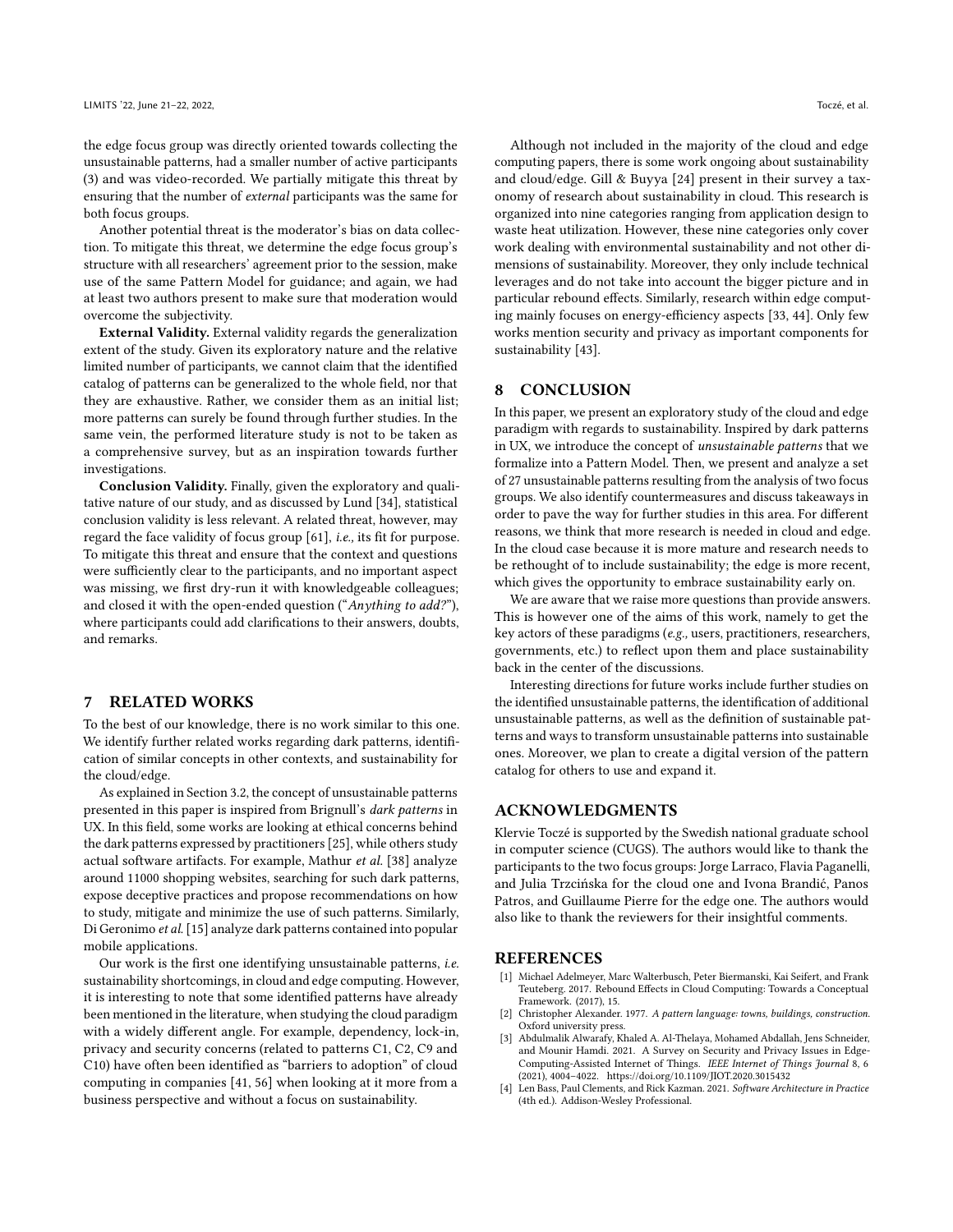The Dark Side of Cloud and Edge Computing: An Exploratory Study LIMITS '22, June 21–22, 2022,

- <span id="page-10-25"></span>[5] Ketan Bhardwaj, Ada Gavrilovska, Vlad Kolesnikov, Matt Saunders, Hobin Yoon, Mugdha Bondre, Meghana Babu, and Jacob Walsh. 2019. Addressing the Fragmentation Problem in Distributed and Decentralized Edge Computing: A Vision. In 2019 IEEE International Conference on Cloud Engineering (IC2E). 156–167. <https://doi.org/10.1109/IC2E.2019.00030>
- <span id="page-10-21"></span>[6] Anthony Bisong and Syed Rahman. 2011. An Overview Of The Security Concerns In Enterprise Cloud Computing. International Journal of Network Security & Its Applications 3 (2011).<https://doi.org/10.5121/ijnsa.2011.3103>
- <span id="page-10-4"></span>[7] Harry Brignull. [n.d.]. Dark Patterns. Retrieved Nov 23, 2021 from [https://www.](https://www.darkpatterns.org/) [darkpatterns.org/](https://www.darkpatterns.org/)
- <span id="page-10-3"></span>[8] Harry Brignull. 2010. Dark Patterns: dirty tricks designers use to make people do stuff. Retrieved Nov 23, 2021 from [https://90percentofeverything.com/2010/07/](https://90percentofeverything.com/2010/07/08/dark-patterns-dirty-tricks-designers-use-to-make-people-do-stuff/) [08/dark-patterns-dirty-tricks-designers-use-to-make-people-do-stuff/](https://90percentofeverything.com/2010/07/08/dark-patterns-dirty-tricks-designers-use-to-make-people-do-stuff/)
- <span id="page-10-27"></span>[9] Paul Castro, Vatche Ishakian, Vinod Muthusamy, and Aleksander Slominski. 2019. The Rise of Serverless Computing. Commun. ACM 62, 12 (2019), 44–54. <https://doi.org/10.1145/3368454>
- <span id="page-10-37"></span>[10] I Chih-Lin, Shuangfeng Han, and Sen Bian. 2020. Energy-efficient 5G for a greener future. Nature Electronics 3, 4 (2020), 182–184.
- <span id="page-10-18"></span>[11] Cisco. 2016. VNI Complete Forecast Highlights. Technical Report. 6 pages.
- <span id="page-10-22"></span>[12] Luigi Coppolino, Salvatore D'Antonio, Giovanni Mazzeo, and Luigi Romano. 2017. Cloud security: Emerging threats and current solutions. Computers & Electrical Engineering 59 (2017), 126–140. [https://doi.org/10.1016/j.compeleceng.2016.03.](https://doi.org/10.1016/j.compeleceng.2016.03.004) [004](https://doi.org/10.1016/j.compeleceng.2016.03.004)
- <span id="page-10-34"></span>[13] Randall S Davies. 2011. Understanding technology literacy: A framework for evaluating educational technology integration. TechTrends 55, 5 (2011), 45–52.
- <span id="page-10-41"></span>[14] Magali A. Delmas and Vanessa Cuerel Burbano. 2011. The Drivers of Greenwashing. California Management Review 54, 1 (2011), 64–87. [https://doi.org/10.1525/](https://doi.org/10.1525/cmr.2011.54.1.64) [cmr.2011.54.1.64](https://doi.org/10.1525/cmr.2011.54.1.64)
- <span id="page-10-5"></span>[15] Linda Di Geronimo, Larissa Braz, Enrico Fregnan, Fabio Palomba, and Alberto Bacchelli. 2020. UI Dark Patterns and Where to Find Them: A Study on Mobile Applications and User Perception. In Proceedings of the 2020 CHI Conference on Human Factors in Computing Systems (Honolulu, HI, USA). 1–14.
- <span id="page-10-8"></span>[16] Amab Dutta, Guo Chao Alex Peng, and Alok Choudhary. 2013. Risks in Enterprise Cloud Computing: The Perspective of it Experts. Journal of Computer Information Systems 53, 4 (2013), 39–48.
- <span id="page-10-16"></span>[17] Anastasija Efremovska and Patricia Lago. 2017. From Legacy to Cloud: Risks and Benefits in Software Cloud Migration. In Software Architecture for Big Data and the Cloud. 147–165.
- <span id="page-10-1"></span>[18] John Elkington. 2004. Enter the Triple Bottom Line. In The Triple Bottom Line. Routledge.<br>[19] Ericsson. 2020.
- <span id="page-10-38"></span>Breaking the Energy Curve. [https://www.ericsson.](https://www.ericsson.com/495d5c/assets/local/about-ericsson/sustainability-and-corporate-responsibility/documents/2020/breaking-the-energy-curve-report.pdf) [com/495d5c/assets/local/about-ericsson/sustainability-and-corporate](https://www.ericsson.com/495d5c/assets/local/about-ericsson/sustainability-and-corporate-responsibility/documents/2020/breaking-the-energy-curve-report.pdf)[responsibility/documents/2020/breaking-the-energy-curve-report.pdf](https://www.ericsson.com/495d5c/assets/local/about-ericsson/sustainability-and-corporate-responsibility/documents/2020/breaking-the-energy-curve-report.pdf)
- <span id="page-10-43"></span>[20] Fabrice Flipo. 2021. L'impératif de la sobriété numérique. Cahiers Droit, Sciences & Technologies 13 (2021), 29–47.<https://doi.org/10.4000/cdst.4182>
- <span id="page-10-23"></span>[21] Charlotte Freitag, Mike Berners-Lee, Kelly Widdicks, Bran Knowles, Gordon S. Blair, and Adrian Friday. 2021. The Real Climate and Transformative Impact of ICT: A Critique of Estimates, Trends, and Regulations. Patterns 2, 9 (2021). <https://doi.org/10.1016/j.patter.2021.100340>
- <span id="page-10-2"></span>[22] Erich Gamma, Richard Helm, Ralph Johnson, and John Vlissides. 1995. Design Patterns. Elements of Reusable Object-Oriented Software. Addison-Wesley Publishing Company.
- <span id="page-10-42"></span>[23] GeSI. 2015. SMARTer2030. ICT Solutions for 21st Century Challenges. Technical Report.
- <span id="page-10-46"></span>[24] Sukhpal Singh Gill and Rajkumar Buyya. 2018. A Taxonomy and Future Directions for Sustainable Cloud Computing: 360 Degree View. Comput. Surveys 51, 5 (2018), 104:1–104:33.<https://doi.org/10.1145/3241038>
- <span id="page-10-6"></span>[25] Colin M. Gray, Yubo Kou, Bryan Battles, Joseph Hoggatt, and Austin L. Toombs. 2018. The Dark (Patterns) Side of UX Design. In Proceedings of the 2018 CHI Conference on Human Factors in Computing Systems. 1–14.
- <span id="page-10-36"></span>[26] Eoin Martino Grua, Martina De Sanctis, Ivano Malavolta, Mark Hoogendoorn, and Patricia Lago. 2021. Social Sustainability in the e-Health Domain via Personalized and Self-Adaptive Mobile Apps. In Software Sustainability. 301–328.
- <span id="page-10-15"></span>[27] Qing Gu, Patricia Lago, Henry Muccini, and Simone Potenza. 2013. A Categorization of Green Practices used by Dutch Data Centers. Procedia computer science 19 (2013), 770–776.
- <span id="page-10-33"></span>[28] Congfeng Jiang, Tiantian Fan, Honghao Gao, Weisong Shi, Liangkai Liu, Christophe Cérin, and Jian Wan. 2020. Energy aware edge computing: A survey. Computer communications 151 (2020), 556–580.
- <span id="page-10-44"></span>[29] Giorgos Kallis. 2018. Degrowth. Agenda Publishing. 313 pages.
- <span id="page-10-19"></span>[30] Steffen Lange and Tilman Santarius. 2020. Smart Green World?: Making Digitalization Work for Sustainability.
- <span id="page-10-31"></span>[31] Rabia Latif, Malik Uzair Ahmed, Shahzaib Tahir, Seemab Latif, Waseem Iqbal, and Awais Ahmad. 2021. A Novel Trust Management Model for Edge Computing. Complex & Intelligent Systems (2021).<https://doi.org/10.1007/s40747-021-00518-3>
- <span id="page-10-40"></span>[32] Valentina Lenarduzzi, Jeremy Daly, Antonio Martini, Sebastiano Panichella, and Damian Andrew Tamburri. 2021. Toward a Technical Debt Conceptualization for Serverless Computing. IEEE Software 38, 1 (2021), 40–47. [https://doi.org/10.](https://doi.org/10.1109/MS.2020.3030786)

[1109/MS.2020.3030786](https://doi.org/10.1109/MS.2020.3030786)

- <span id="page-10-47"></span>[33] Wei Li, Ting Yang, Flavia C. Delicato, Paulo F. Pires, Zahir Tari, Samee U. Khan, and Albert Y. Zomaya. 2018. On Enabling Sustainable Edge Computing with Renewable Energy Resources. IEEE Communications Magazine 56, 5 (2018), 94– 101.<https://doi.org/10.1109/MCOM.2018.1700888>
- <span id="page-10-45"></span>[34] Thorleif Lund. 2005. The Qualitative-Quantitative Distinction: Some comments. Scandinavian Journal of Educational Research 49, 2 (April 2005), 115–132.
- <span id="page-10-12"></span>[35] John Lynham, Kohei Nitta, Tatsuyoshi Saijo, and Nori Tarui. 2016. Why Does Real-Time Information Reduce Energy Consumption? Energy Economics 54 (2016), 173–181.<https://doi.org/10.1016/j.eneco.2015.11.007>
- <span id="page-10-30"></span>[36] Xinyu Ma and Xiaoyong Li. 2018. Trust Evaluation Model in Edge Computing Based on Integrated Trust. In Proceedings of the 2018 International Conference on Algorithms, Computing and Artificial Intelligence. 1–6. [https://doi.org/10.1145/](https://doi.org/10.1145/3302425.3302491) [3302425.3302491](https://doi.org/10.1145/3302425.3302491)
- <span id="page-10-39"></span>[37] Ann Majchrzak, M. Lynne Markus, and Jonathan Wareham. 2016. Designing for Digital Transformation: Lessons for Information Systems Research from the Study of ICT and Societal Challenges. MIS Quarterly 40, 2 (2016), 267-277. <https://doi.org/10.25300/MISQ/2016/40:2.03>
- <span id="page-10-7"></span>[38] Arunesh Mathur, Gunes Acar, Michael J. Friedman, Elena Lucherini, Jonathan Mayer, Marshini Chetty, and Arvind Narayanan. 2019. Dark Patterns at Scale: Findings from a Crawl of 11K Shopping Websites. Proc. ACM Hum.-Comput. Interact. 3, 11, Article 81 (2019), 32 pages.
- <span id="page-10-32"></span>[39] Wen Mo, Tian Wang, Shaobo Zhang, and Jinhuan Zhang. 2020. An Active and Verifiable Trust Evaluation Approach for Edge Computing. Journal of Cloud Computing 9, 1 (2020).<https://doi.org/10.1186/s13677-020-00202-w>
- <span id="page-10-29"></span>[40] Deeraj Nagothu, Ronghua Xu, Seyed Yahya Nikouei, and Yu Chen. 2020. Smart Surveillance for Public Safety Enabled by Edge Computing. In Edge Computing: Models, technologies and applications. 1–24.
- <span id="page-10-10"></span>[41] Justice Opara-Martins, Reza Sahandi, and Feng Tian. 2016. Critical analysis of vendor lock-in and its impact on cloud computing migration: a business perspective. Journal of Cloud Computing 5, 1 (2016), 4. [https://doi.org/10.1186/](https://doi.org/10.1186/s13677-016-0054-z) [s13677-016-0054-z](https://doi.org/10.1186/s13677-016-0054-z)
- <span id="page-10-20"></span>[42] Siani Pearson. 2009. Taking account of privacy when designing cloud computing services. In ICSE Workshop on Software Engineering Challenges of Cloud Computing. ACM/IEEE, 44–52.
- <span id="page-10-49"></span>[43] Charith Perera, Yongrui Qin, Julio C. Estrella, Stephan Reiff-Marganiec, and Athanasios V. Vasilakos. 2017. Fog Computing for Sustainable Smart Cities: A Survey. Comput. Surveys 50, 3, Article 32 (2017), 43 pages. [https://doi.org/10.](https://doi.org/10.1145/3057266) [1145/3057266](https://doi.org/10.1145/3057266)
- <span id="page-10-48"></span>[44] Giovanni Perin, Michele Berno, Tomaso Erseghe, and Michele Rossi. 2021. Towards Sustainable Edge Computing through Renewable Energy Resources and Online, Distributed and Predictive Scheduling. IEEE Transactions on Network and Service Management (2021).<https://doi.org/10.1109/TNSM.2021.3112796>
- <span id="page-10-13"></span>[45] Mark Pesce. 2021. Cloud Computing's Dark Cloud. [https://spectrum.ieee.org/](https://spectrum.ieee.org/cloud-computings-coming-energy-crisis) [cloud-computings-coming-energy-crisis](https://spectrum.ieee.org/cloud-computings-coming-energy-crisis)
- <span id="page-10-26"></span>[46] Thibault Pirson and David Bol. 2021. Assessing the embodied carbon footprint of IoT edge devices with a bottom-up life-cycle approach. Journal of Cleaner Production 322 (2021).<https://doi.org/10.1016/j.jclepro.2021.128966>
- <span id="page-10-28"></span>[47] G Procaccianti, P Lago, and G A Lewis. 2014. A Catalogue of Green Architectural Tactics for the Cloud. In International Symposium on the Maintenance and Evolution of Service-Oriented and Cloud-Based Systems. IEEE, 29–36.
- <span id="page-10-0"></span>[48] Johan Rockström, Will Steffen, Kevin Noone, Åsa Persson, F. Stuart Chapin, Eric Lambin, Timothy M. Lenton, Marten Scheffer, Carl Folke, Hans Joachim Schellnhuber, Björn Nykvist, Cynthia A. de Wit, Terry Hughes, Sander van der Leeuw, Henning Rodhe, Sverker Sörlin, Peter K. Snyder, Robert Costanza, Uno Svedin, Malin Falkenmark, Louise Karlberg, Robert W. Corell, Victoria J. Fabry, James Hansen, Brian Walker, Diana Liverman, Katherine Richardson, Paul Crutzen, and Jonathan Foley. 2009. Planetary Boundaries: Exploring the Safe Operating Space for Humanity. *Ecology and Society* 14, 2 (2009).<br>[49] Thoran Rodrigues. 2012. The five big myths of clo
- <span id="page-10-14"></span>The five big myths of cloud computing. [https://www.techrepublic.com/blog/the-enterprise-cloud/the-five-big-myths](https://www.techrepublic.com/blog/the-enterprise-cloud/the-five-big-myths-of-cloud-computing/)[of-cloud-computing/](https://www.techrepublic.com/blog/the-enterprise-cloud/the-five-big-myths-of-cloud-computing/)
- <span id="page-10-24"></span>[50] Mahadev Satyanarayanan. 2017. The Emergence of Edge Computing. Computer 50, 1 (2017), 30–39.<https://doi.org/10.1109/MC.2017.9>
- <span id="page-10-9"></span>[51] Stephan Schneider and Ali Sunyaev. 2015. CloudLive: a life cycle framework for cloud services. Electronic Markets 25, 4 (2015), 299–311.
- <span id="page-10-17"></span>[52] Shadab Siddiqui, Manuj Darbari, and Diwakar Yagyasen. 2019. A Comprehensive Study of Challenges and Issues in Cloud Computing. In Soft Computing and Signal Processing (Advances in Intelligent Systems and Computing). 325–344. [https:](https://doi.org/10.1007/978-981-13-3600-3_31) [//doi.org/10.1007/978-981-13-3600-3\\_31](https://doi.org/10.1007/978-981-13-3600-3_31)
- <span id="page-10-11"></span>[53] Gabriel Costa Silva, Louis M. Rose, and Radu Calinescu. 2013. A Systematic Review of Cloud Lock-in Solutions. In Fifth International Conference on Cloud Computing Technology and Science (cloudcom), Vol 2 (New York). IEEE, 363–368.
- <span id="page-10-35"></span>[54] Sergej Svorobej, Patricia Takako Endo, Malika Bendechache, Christos Filelis-Papadopoulos, Konstantinos M Giannoutakis, George A Gravvanis, Dimitrios Tzovaras, James Byrne, and Theo Lynn. 2019. Simulating Fog and Edge Computing Scenarios: An Overview and Research Challenges. Future Internet 11, 3